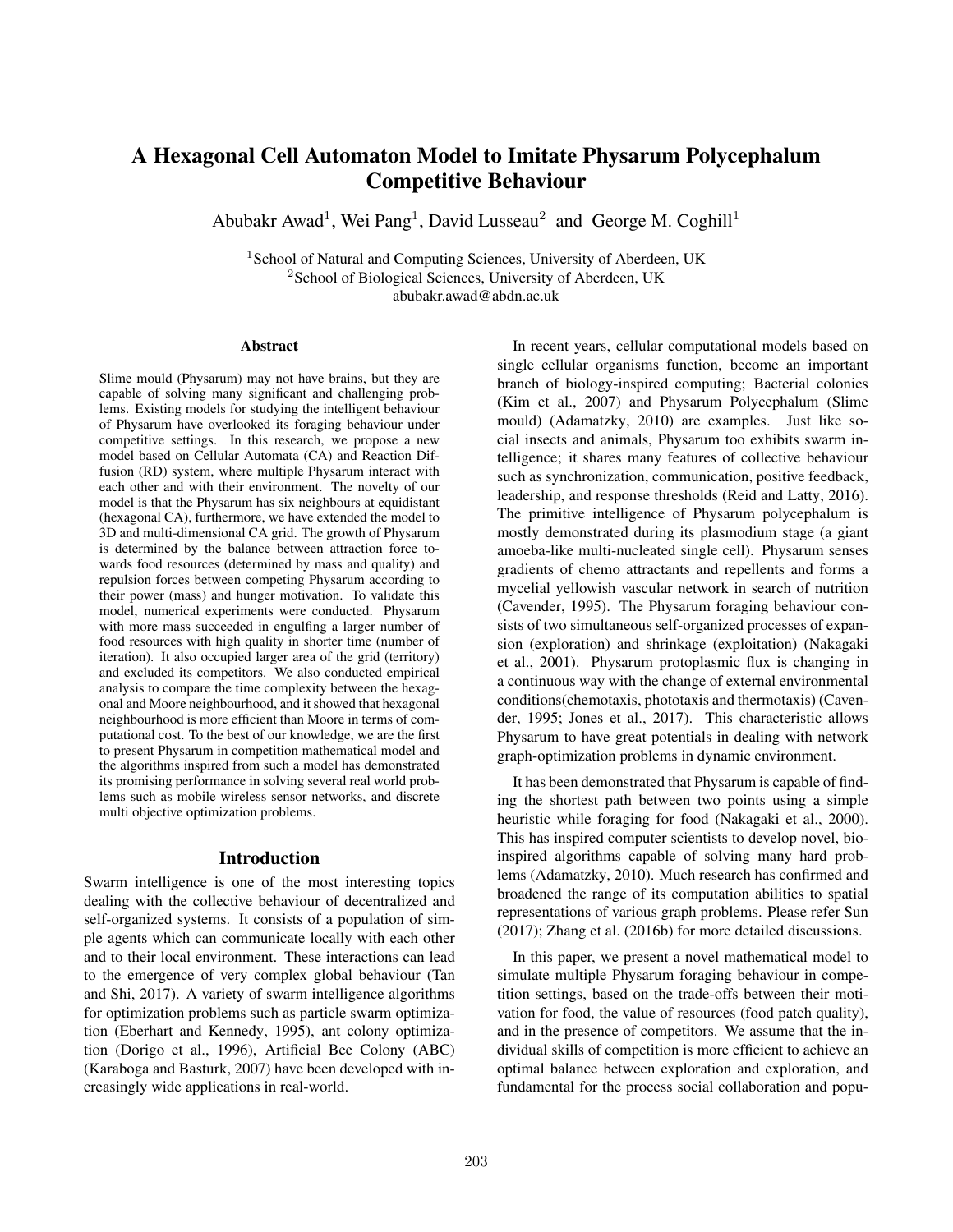lation diversity. We assume that the individual skills of competition is more efficient to achieve an optimal balance between exploration and exploration, and fundamental for the process social collaboration and population diversity.

The rest of this paper is structured as follows: In Section 2, some related work is reviewed. The novelty of our model is discussed in Section 3, then we proceed to explain our proposed model in Section 4. Numerical examples are given to demonstrate how the proposed model simulate multiple Physarum decision making in competition settings in Section 5. Finally, the paper ends with conclusions and suggestions for further researches.

# Related Work

### Mathematical Models

Many mathematical models have been proposed to study the Physarum foraging behaviour, for example the flowconductivity model (Tero et al., 2007), the cellular model (Gunji et al., 2008), the multi-agent model (Jones, 2011), and the shuttle streaming model (Siriwardana and Halgamuge, 2012) are examples. These models were able to solve problems such as finding the shortest path in directed or undirected networks (Zhang et al., 2014), designing supply chain networks (Zhang et al., 2016a), and simulating transport networks (Tsompanas et al., 2015). Up to now these models consider the foraging behaviour when only one Physarum is presented. They did not address the responses of individual Physarum in competition settings, which can lead to the emergence of very complex global behaviour, far beyond the capability of individual Physarum.

### Physarum Competitive Behaviour

Competition is generally referred to the negative effects caused by the presence of neighbours, usually by reducing the availability of resources (exploitation-competition). Competition is very important in driving natural selection as a superior competitor can eliminate an inferior one from the area, resulting in competitive exclusion (Hardin, 1960). Imperialist Competitive Algorithm (ICA) (Bernal et al., 2017) and Competition Over food Resources (COR) (Mohseni et al., 2014) are examples of competition algorithms.

There is increasing evidence that simple organisms like Physarum have complex social behaviours including cooperation and competition. Physarum is capable of making complex foraging decisions based on trade-offs between risks, hunger level and food patch quality (Latty and Beekman, 2011). Physarum always initiated foraging behaviour quicker if it was hungry and in the presence of a competitor (Stirrup and Lusseau, 2019). We still do not fully understand how competitive behaviour is integrated in the Physarum decision-making processes in realistic competition settings, so we started by postulating possible heuristics that Physarum might employ in competitive environments.

# Work Novelty

### Model Selection

After reviewing the literature on several models, we have decided to extend Tsompanas et al. (2016) model, which is based on Cellular Automata (CA) and Reaction-Diffusion (RD) system, to simulate the foraging behaviour of Physarum in the presence of competition. However this model needs modification to address new requirements of competition settings.

Why Cellular Automata and Reaction-Diffusion Systems? After Wolfram (1984), CA have received extensive academic interest for their fundamental characteristics and capabilities to effectively simulate physical systems, biological systems, and solving scientific problems (Feynman, 1982). CA can capture the essential features of systems where global behaviour arises from the collective effect of simple components, which interact locally. Gunji et al. (2008) have developed a model based on CA to simulate the motion of Physarum as a local protoplasmic flow system.

RD systems are mathematical models which correspond to several physical phenomena. The most common is the change in space and time of the concentration of one or more chemical substances, which causes the substances to spread out over a surface in space. RD systems are naturally applied in chemistry, however, they can also describe dynamical processes of non-chemical nature like in biology (Kondo and Miura, 2010).

# Basic Principals for Physarum Mathematical Model in Competition Settings

In the following subsections, we will show how our model differs from the previous model of Tsompanas et al. (2016), which considered only single Physarum foraging behaviour.

Hexagonal Cell Automaton Neighbourhood There are different types of neighbours that can be considered during the experiment design to capture Physarum diffusion direction. Some researchers decided to use four neighbourhood of Von-Neumann (Fig. 1-A) as in Shirakawa et al. (2015), however diagonal diffusion of Physarum (North East, North West, South East and South West) is longer; but it still can occur with lower probability. Other researchers used eight neighbourhoods of Moore (Fig. 1-B) as in Tsompanas et al. (2016). For these reasons, we have considered a new model, where Physarum will have six neighbours (hexagonal pattern) (Fig. 2-A) at equidistant. This will allow circular diffusion of Physarum in contrast to the two of the most famous neighbourhood (Von-Neumann neighbourhood and Moore neighbourhood). Furthermore, this hexagonal grid has the densest packing, the 3D voxels are more sphere-like, and has the highest volumetric quotient (Nagy and Strand, 2009).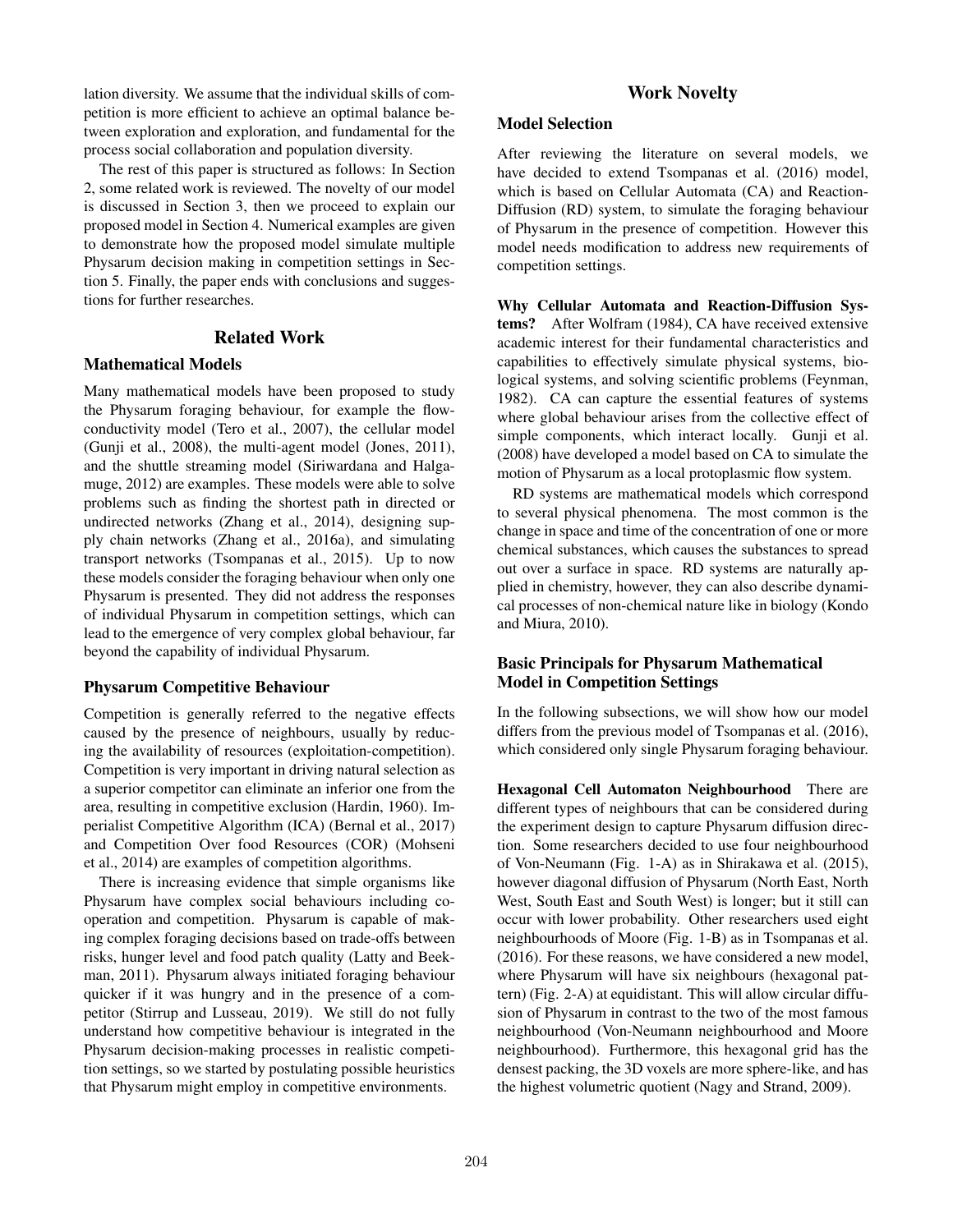

Figure 1: Von Neumann / Moore neighbourhoods.



Figure 2: Hexagonal neighbourhood.

Modelling Multiple Physarum and Multiple Food Resources Unlike previous models based on single Physarum, we considered a Physarum competitive behaviour, where a group of Physarum with different power (masses) and motivation (Hunger / Satiety) each having autonomous behaviours react to each other and their own local environment. We also modelled the presence of multiple food resources with different quality.

Attraction / Repulsion Forces affecting Physarum Exploration Unlike previous models which addressed only the attraction force of Physarum towards a food resource, we considered other forces acting on Physarum based on metaheuristics inspired from Physarum behaviour in a competition setting. We assume that competing Physarum will exert repulsion forces on each other which will affect the evolution of the whole system. We created a new formula to compute two forces acting on Physarum: (A) the chemo attraction force based on the combination of chemical mass and chemical quality, and (B) the repulsion negative forces that competing Physarum exert on each other.

Modelling Physarum Shrinkage (Exploitation) We introduced a new rule on the Physarum diffusion process to imitate the natural process of Physarum shrinkage, where if a Physarum cell is not contributing to the path towards food resource for a certain time (number of iterations), the whole Physarum mass is migrated to the nearest neighbour cell contributing to the path of food resource attraction.

# The Proposed Physarum Competition Mathematical Model

As stated before, our proposed model is based on CA and RD systems. We will discuss in details in the following two sections the model state and model rules.

#### Cellular Automaton (CA) Model State

In order to model the Physarum foraging behaviour in competition settings, where a set of Physarum  $(P =$  $p_1, p_2 \ldots p_m$ ) are competing on a set of Chemicals (food resources)  $(CHM = chm_1, chm_2... chm_n)$ . We consider a CA grid in the two-dimensional space, where it is divided into a matrix  $(X \times Y)$  of identical hexagon cells, each cell  $c_{(i,j)}$  at location  $(i,j)$  in the grid has six neighbours as shown in Figure 2-B. Moreover, this CA space can be extended to multi-dimensional hexagonal grids as Hexagonal/Body-Centered-Cubic (bcc) grid using the following definition:

**Definition 1.** Let  $p = (p(1), p(2), \ldots, p(n))$  and  $q =$  $(q(1), q(2), ..., q(n))$  *be two points in*  $Z^n$ . *q is* 1*-neighbour to p if*  $q(1) \equiv q(2) \equiv \ldots \equiv q(n) \pmod{2}$  $\left\lfloor \frac{a}{p}(i) - q(i) \right\rfloor \leq 1$  *for*  $1 \leq i \leq n$  *and*  $\sum_{i=1}^{n} (p(i)$  $q(i))^2 \leq n$ .

These grids are the three-dimensional "equivalent" to the two-dimensional hexagonal grid (Nagy and Strand, 2009).

The state of a cell  $c_{(i,j)}^t$  at iteration t is described by its type. Initially all cells are empty until it is occupied by food resource and/or Physarum, an obstacle cell (Ex:- Wall), or remain empty (Equation 1). Chemical is defined by its mass and quality while Physarum is defined by its mass and hunger motivation.

$$
CT_{(i,j)} = \begin{cases} FREE \\ OBSTACLE \\ PHYSARUM \\ CHEMICAL \end{cases}
$$
 (1)

where  $CT_{(i,j)}$  represents the cell type.

#### Cellular Automaton (CA) Model Rules

The CA model rules are mainly based on the diffusion equation (Chopard and Droz, 1991) combined with Physarum heuristics in competition settings. These rules are applied on both Physarum's mass to define the exploration of Physarum on the search space and on food resources' mass to define their diffusion over the grid.

#### Physarum Competition Heuristics

(i) A cell can be occupied by one or more chemical class (Ex:- Food resource) and by at most one Physarum in each cell.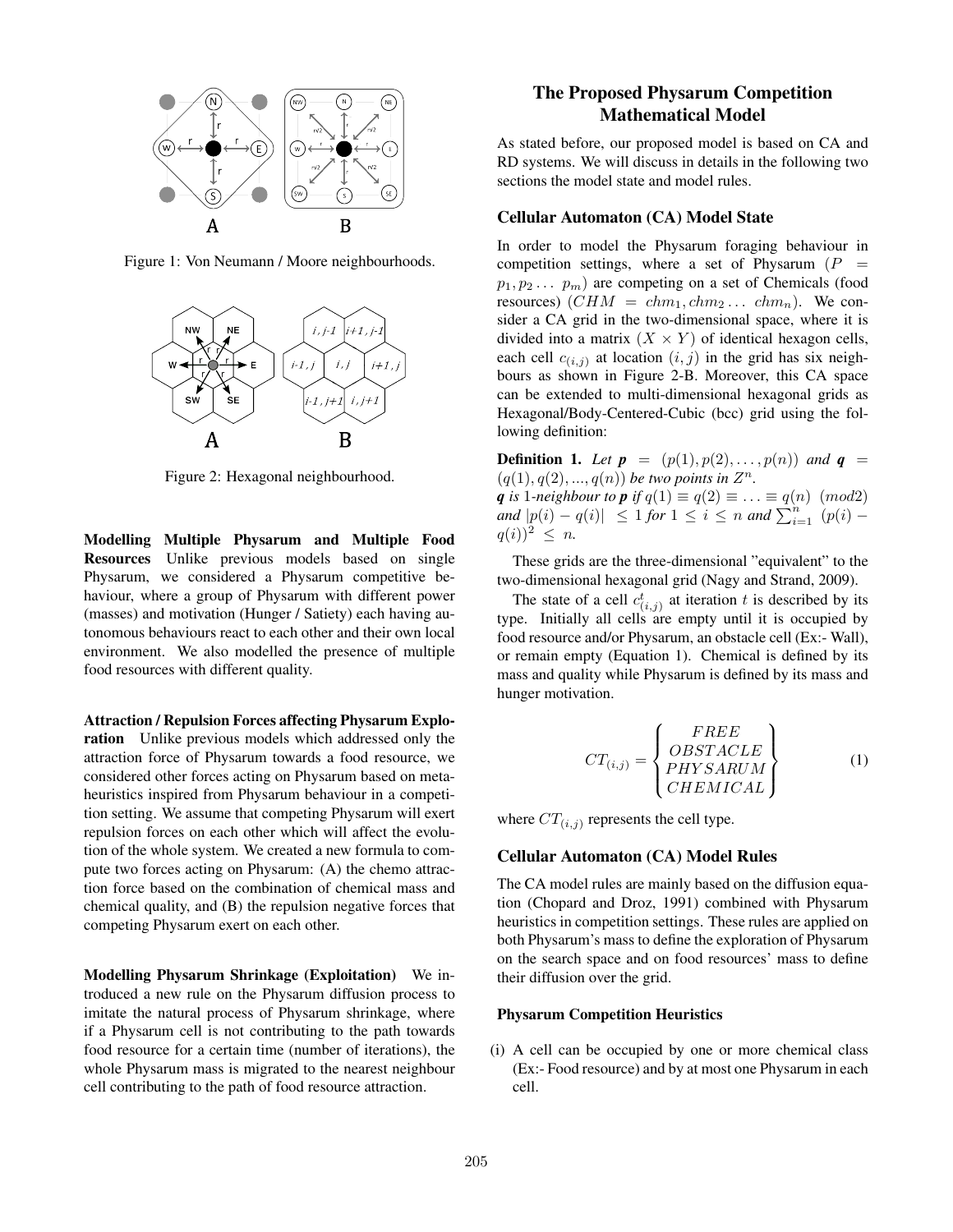- (ii) Chemo attraction forces exerted on Physarum will be a function of food resource (with different mass and quality) and Physarum hunger motivation. If Physarum is satisfied, it would appreciate the quality of chemical rather than the mass, and if it is hungry, vise versa.
- (iii) Competing Physarum will exert repulsion forces on each other which will be calculated as negative force.
- (iv) When two Physarum are competing for the same cell, the one with higher power (mass) will occupy it.
- (v) Food resource engulfed by a Physarum will be excluded, and this Physarum mass will grow at this point according to this food resource quality.
- (vi) In the Physarum exploration phase, if the mass of the Physarum is less than a critical value the Physarum will stop diffusing to prevent the Physarum from spreading all over the board (as exhibited by Physarum in real experiments).
- (vii) In the Physarum exploitation phase, the Physarum tend to shrink and collect its body mass to move towards resource of attraction.
- (viii) Physarum hungry motivation is a parameter that increases with the number of iteration it was unable to find food resource.
- (ix) When a Physarum engulfs food resource, it will be satiated (reset hungry motivation), and stop searching for food for a certain time (number of iterations).

CA Diffusion Equations Every cell occupied by chemical at iteration  $(t)$  uses the values of its six neighbours cell to calculate the value of the mass at iteration  $(t + 1)$ . The total chemical mass for a cell  $c_{(i,j)}$  at iteration  $(t+1)$  is described in Equation 2.

$$
CM_{(i,j)}^{t+1} = CM_{(i,j)}^t + \sum_{(k,l)} \begin{cases} CD * (CM_{(k,l)}^t - CM_{(i,j)}^t) & \text{if } C \_A A_{(i,j),(k,l)} = 1 \\ 0 & \text{otherwise} \end{cases}
$$

$$
\forall (k, l): \quad i - 1 \leq k \leq i + 1, \n j - 1 \leq l \leq j + 1, \n k \neq l
$$

where,

 $CM_{(i,j)}^{t+1}$  defines the diffusion of chemical mass for the next generation  $(t + 1)$  at cell  $c_{(i,j)}$ .

 $CM^t_{(i,j)}$  is the current mass of the chemical at iteration (t) for cell  $c_{(i,j)}$ .

 $CM_{(k,l)}^t$  is the current mass of the chemical at iteration (t) for neighbouring chemical cell  $c_{(k,l)}$ .

CD is the chemical diffusion coefficient.

 $C \ A A_{(i,j),(k,l)}$  defines whether chemical at cell  $c_{(i,j)}$  is available to diffuse towards a neighbouring cell  $c_{(k,l)}$  as defined in Equation 3.

$$
C.AA_{(i,j),(k,l)} = \begin{cases} 0, & \text{if } CT_{(k,l)} = "OBSTACLE" \\ 1, & \text{otherwise} \end{cases}
$$
(3)

Every cell occupied by Physarum at iteration  $(t)$  uses the values of its six neighbours cell to calculate the value of the mass at iteration  $(t + 1)$ . The total Physarum mass for a cell  $c_{(i,j)}$  at iteration  $(t + 1)$  is described in Equation 4.

$$
PM_{(i,j)}^{t+1} = PM_{(i,j)}^t +
$$
\n
$$
\sum_{(k,l)} \begin{cases}\n(PF * PD)(PM_{(k,l)}^t - PM_{(i,j)}^t) & \text{if } P \_A(A_{(i,j),(k,l)} = 1, \\
& \qquad \qquad PH_{(i,j)}^t > Diff \_I\end{cases}
$$
\n
$$
\forall (k,l): \quad i-1 \leq k \leq i+1,
$$
\n
$$
j-1 \leq l \leq j+1,
$$
\n
$$
k \neq l
$$
\n(4)

$$
PF = 1 + P\_\mathit{AttForce}_{(i,j),(k,l)} + P\_\mathit{RepForce}_{(i,j),(k,l)}
$$
\nwhere,

 $PM_{(i,j)}^{t+1}$  defines the diffusion of Physarum mass for the next generation  $(t + 1)$  at cell  $c_{(i,j)}$ .

 $PM_{(i,j)}^t$  is the current mass of Physarum at cell  $c_{(i,j)}$ .

 $PM_{(k,l)}^t$  is the current mass of neighbouring Physarum at cell  $c_{(k,l)}$ .

 $P \_A \dot{A} \dot{t}_{(i,j),(k,l)}$  defines whether Physarum at cell  $c_{(i,j)}$  is available to diffuse towards a neighbouring cell  $c_{(k,l)}$  as defined in Equation 5.

PD is the Physarum diffusion coefficient.

 $Diff\_Limit$  is the limit which in which the Physarum mass must exceed in order to diffuse.

 $PF$  is the sum of forces affecting Physarum.

 $P\_AttForce_{(i,j),(k,l)}$  defines the value of attraction forces applied on Physarum at cell  $c_{(i,j)}$  coming from its neighbouring cell  $c_{(k,l)}$  as defined in Equation 6.

 $P_{\text{-}RepForce}(i,j),(k,l)$  defines the value of repulsion forces applied on Physarum at cell  $c_{(i,j)}$  exerted by its neighbouring cell  $c_{(k,l)}$  as defined in Equation 7.

$$
P.AA_{(i,j),(k,l)} = \begin{cases} 1, & \text{if } CT_{(k,l)} = "FREE"\n1, & \text{if } CT_{(k,l)} = "PHYSARUM",\n\end{cases}
$$
  
\n
$$
PID_{(i,j)} = PID_{(k,l)}
$$
  
\n0, otherwise  
\n(5)

where,

 $PID_{(i,j)}$  is the ID of the Physarum at cell  $c_{(i,j)}$ .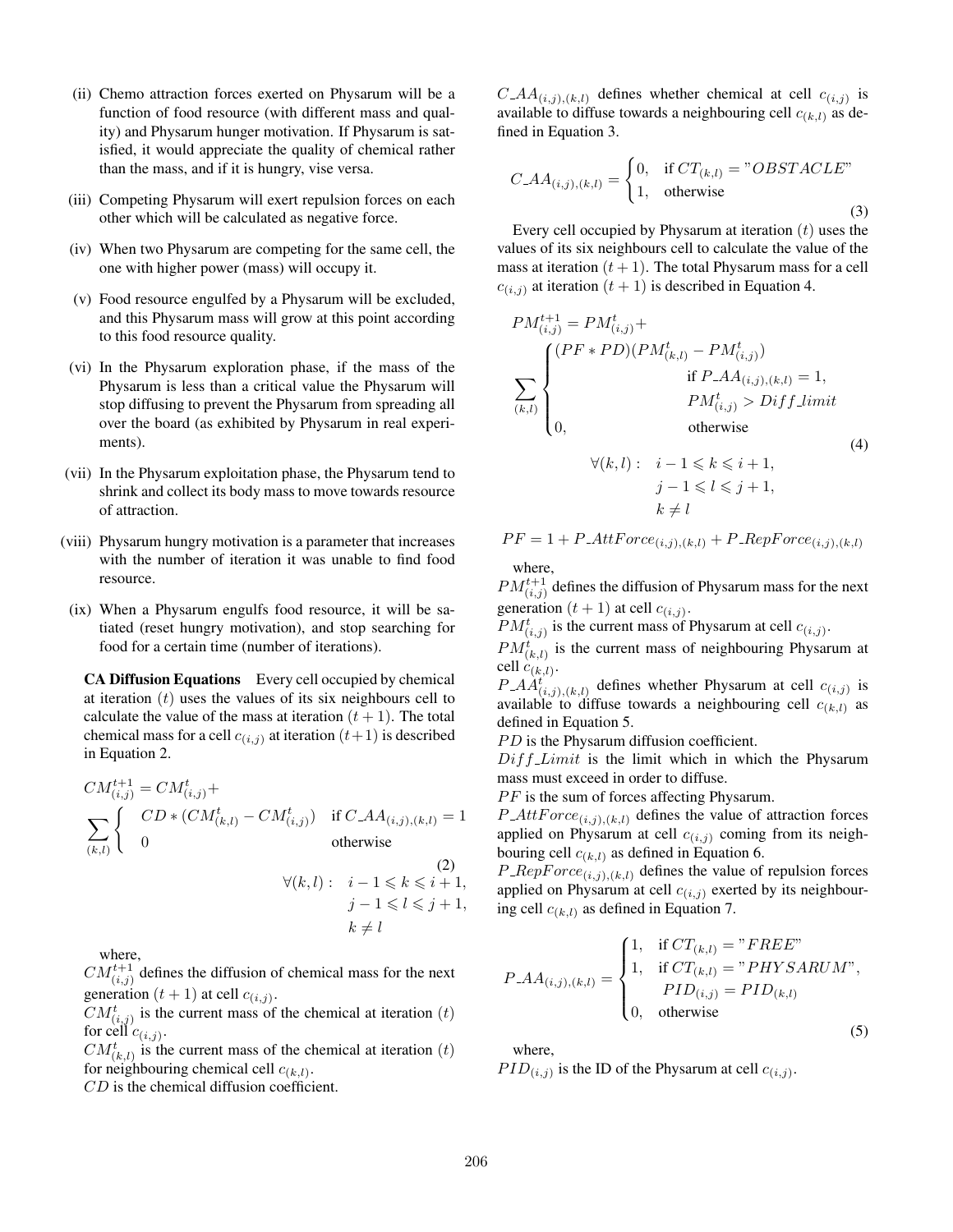As seen in the equation calculating the Physarum diffusion, there are attraction and repulsion forces affecting the diffusion of Physarum. The attraction forces as described in Equation 6 determines the movement of Physarum towards the chemical (food resource). It is a function which combines chemical (mass and quality) and Physarum motivation (hungry/satiated).

$$
P\_{Attr}^{T}(\mathbf{C}C_{(i,j),(k,l)}^{t}) =
$$
\n
$$
\begin{cases}\nW M_{(i,j)} * \frac{C M_{(k,l)}^{t}}{Total\_NC M_{(i,j)}} + W Q_{(i,j)} * \frac{C Q_{(k,l)}^{t}}{Total\_NC Q_{(i,j)}} \\
\text{if } C M_{(k,l)}^{t} = MAX(C M_{(i,j)}^{t}) \\
0, \qquad \text{otherwise}\n\end{cases}
$$
\n(6)

$$
WM_{(i,j)} = \frac{PH_{(i,j)}^t}{100}, WQ_{(i,j)} = \frac{100 - PH_{(i,j)}^t}{100}
$$

where,

 $WM_{(i,j)}$  is the weight assigned to the chemical mass that will attract Physarum to it.

 $CM_{(k,l)}^t$  is the current mass of the chemical at iteration (t) for cell  $c_{(k,l)}$ .

 $Total\_NCM_{(i,j)}$  is the total summation of chemical mass for the first neighbour of cell  $c_{(i,j)}$ .

 $WQ_{(i,j)}$  is the weight assigned to the chemical quality that will attract Physarum to it.

 $CQ_{(k,l)}^t$  is the current quality of chemical at iteration  $(t)$  for cell  $c_{(k,l)}$ , where  $CQ \in [0-10]$ ; 0: Low quality, 10: High quality.

 $Total\_NCQ_{(i,j)}$  is the total summation of chemical quality for the first neighbour of cell  $c_{(i,j)}$ .

 $MAX(CM_{(i,j)}^t)$  is a function which returns the maximum value of chemical mass among the neighbourhood of cell  $c_{(i,j)}$ .

 $PH_{(i,j)}$  is the hunger motivation of the Physarum, where  $PH \in [0 - 100]$ ; 0:Satiated, 100:Hungry.

The repulsion forces as described in Equation 7 represent the competition between Physarum, in which every Physarum tries to repel other competitors. This function is based on the neighbour Physarum mass of the opposite direction.

$$
P\_{RepForce}_{(i,j),(k,l)}^{t} = \n\begin{cases} \nPM_{opp(k,l)}^{t} & \text{if } PID_{(i,j)} \neq PID_{opp(k,l)},\\ \nTotal\_{IPM_{(i,j)}}^{t} & \text{if } PID_{(i,j)} \neq PID_{opp(k,l)},\\ \nOM_{opp(k,l)} > Rep\_{imit} \n\end{cases} \tag{7}
$$

where,

 $PM_{opp(i,j)}^t$  is the neighbour Physarum mass of the opposite direction of cell  $c_{(i,j)}$ .

 $Total\_NPM_{(i,j)}$  is is the total summation of Physarum

Table 1: Parameters values for the experiments

| Value    | Parameter        | Value            |
|----------|------------------|------------------|
| 0.1      | SD.              | 0.05             |
| 3000     | PM               | $[1,000-10,000]$ |
| $[0-10]$ | PH               | 80               |
|          | <i>REP LIMIT</i> |                  |
|          |                  |                  |

mass for the first neighbour of cell  $c_{(i,j)}$ . Rep Limit is a limit where Physarum must reach to repel neighbouring Physarum.

### Experimental Results

The core model was implemented in Java with Processing package https://processing.org/ being used for graphical simulation. To validate our model, we have conducted two experiments using the same parameters of diffusion equation as mentioned in Tsompanas et al. (2016) (Table 1). Each experiment was conducted for 100 times to get unbiased results and were statistically analysed using SPSS package.

## Experiment (I): Competition and Decision Making

In this experiment design, two Physarum of different masses (high power and low power Physarum) will be competing for multiple (six) food resources placed in a  $(50 \times 50)$  hexagonal grid. The aim of the experiment is to show how many food resources are engulfed by the high and low power Physarum and the time (iteration) needed to engulf food resources according to their quality.

This experiment has two different competition settings. In the first setting (A), the two competing Physarum will be randomly placed, and the 6 food resources will be randomly placed each having the same quality. In the second setting (B), the two competing Physarum will be placed in the middle of the grid, three food resources with high quality will be placed randomly in the upper part (North field) of the grid, and three food resources with low quality will be placed randomly in the lower part (South field) of the grid. This experiment was also conducted in duplicate, where the two Physarum exchange location to nullify the chance of better location.

The results were statistically assessed using independent samples t-test to compare means, in the first setting (A) of the experiment, it is shown that Physarum of higher mass (power) succeeded in engulfing larger number of food resources  $(3.71 \pm 1.23)$  versus  $(2.29 \pm 1.23)$  by Physarum with lower mass (power) with  $p$ -value  $< 0.001$ . Nearly the same results were obtained in the duplicate experiment after changing the two Physarum location which proved that the distance between Physarum and food resource influence

,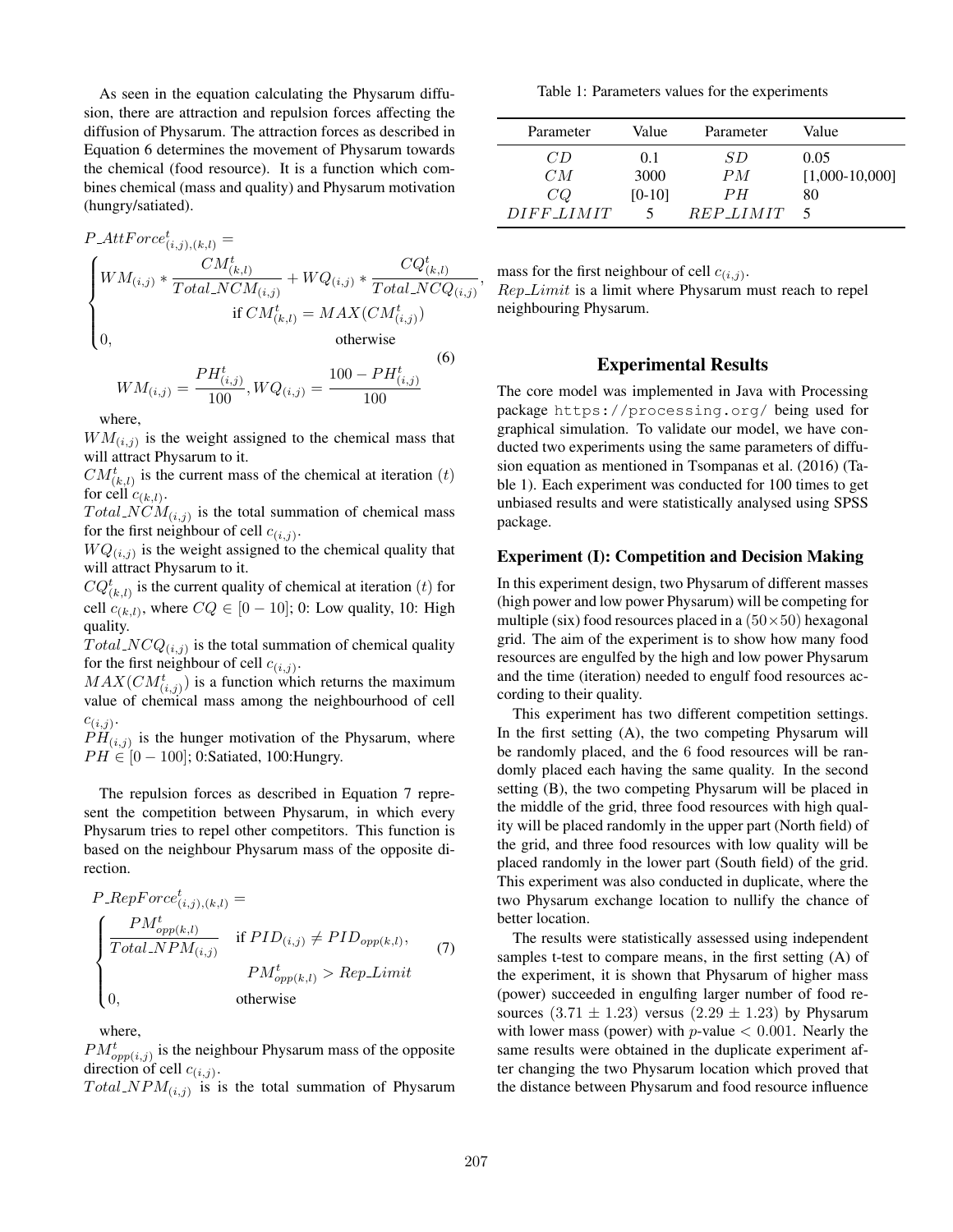

Figure 3: Represents the first setting (A) of Experiment (I) where Physarum of higher mass (P1) engulfed more food resources than Physarum of lower mass (P2).



Figure 4: Represents the second setting (B) of Experiment (I) where Physarum started and ended engulfing food resources of high quality (F1) faster than food resources of low quality (F2) as indicated by less number of iterations.

competition but is not the only determining factor. (See Figure 3). In the second setting (B) of the experiment, Physarum forages faster for food resource of high quality as indicated by having fewer iterations (See Figure 4), Physarum start engulfing food resource of high quality after  $(180 \pm 155)$  iterations and ends by  $(489 \pm 210)$  iterations versus (279  $\pm$  280), and (698  $\pm$  242) iterations for food resource of low quality with  $p$ -value  $< 0.001$ .

### Experiment (II): Physarum imitation of natural Competition scenario

The aim of the experiment is to show the competition and the interaction between multiple Physarum over limited supply of food resources, and territory. In this experiment, ten Physarum of different masses ranging from 1000 to 10000 were randomly placed over CA grid to compete over six food resources, three of them are of high quality (HQF),



Figure 5: Graphical simulation of 10 Physarum foraging behaviour in competition settings after engulfing all food resources, where yellow cells indicate engulfed food resource and the number inside indicates Physarum (ID) engulfed this food resource, white cells indicate empty cells and other coloured cells indicate Physarum and the number inside indicates the ID of the Physarum (ranging from 1 to 10) and their mass range from 1, 000 to 10, 000 respectively.

and the other three of low quality (LQF). A graphical simulation of 10 Physarum in competition setting, illustrating food engulfment and territory area, is shown in Figure 5 with video demonstration in this hyperlink https: //youtu.be/oKTGVtanEjE.

In this experiment we have used bivariate correlation (Pearson correlation coefficient) to assess the effect of Physarum power (mass) on the number of food resources engulfed, territory area (number of cells occupied by each Physarum) , and its survival (number of iteration for Physarum to vanish). The results of our experiment showed that Physarum mass significantly correlate with the number of food resources engulfed whether of HQF or LQF with r-value  $0.105, 0.102$  and p-value  $\lt 0.001, 0.001$  respectively. Physarum with bigger mass (best competitor) was able to occupy larger territory with  $r$ -value 0.249 and  $p$ -value  $\lt$  0.001, and would always exclude its competitors and has longer survival with  $r$ -value 0.128 and  $p$ -value  $< 0.001$ .

Finally, we conducted empirical analysis to compare the computational complexity between hexagonal and Moore neighbourhood. In this analysis, we measured the time complexity using our own defined function that counts the number of execution of the diffusion equation. It showed that hexagonal neighbourhood on average is efficient than Moore neighbourhood by 11%.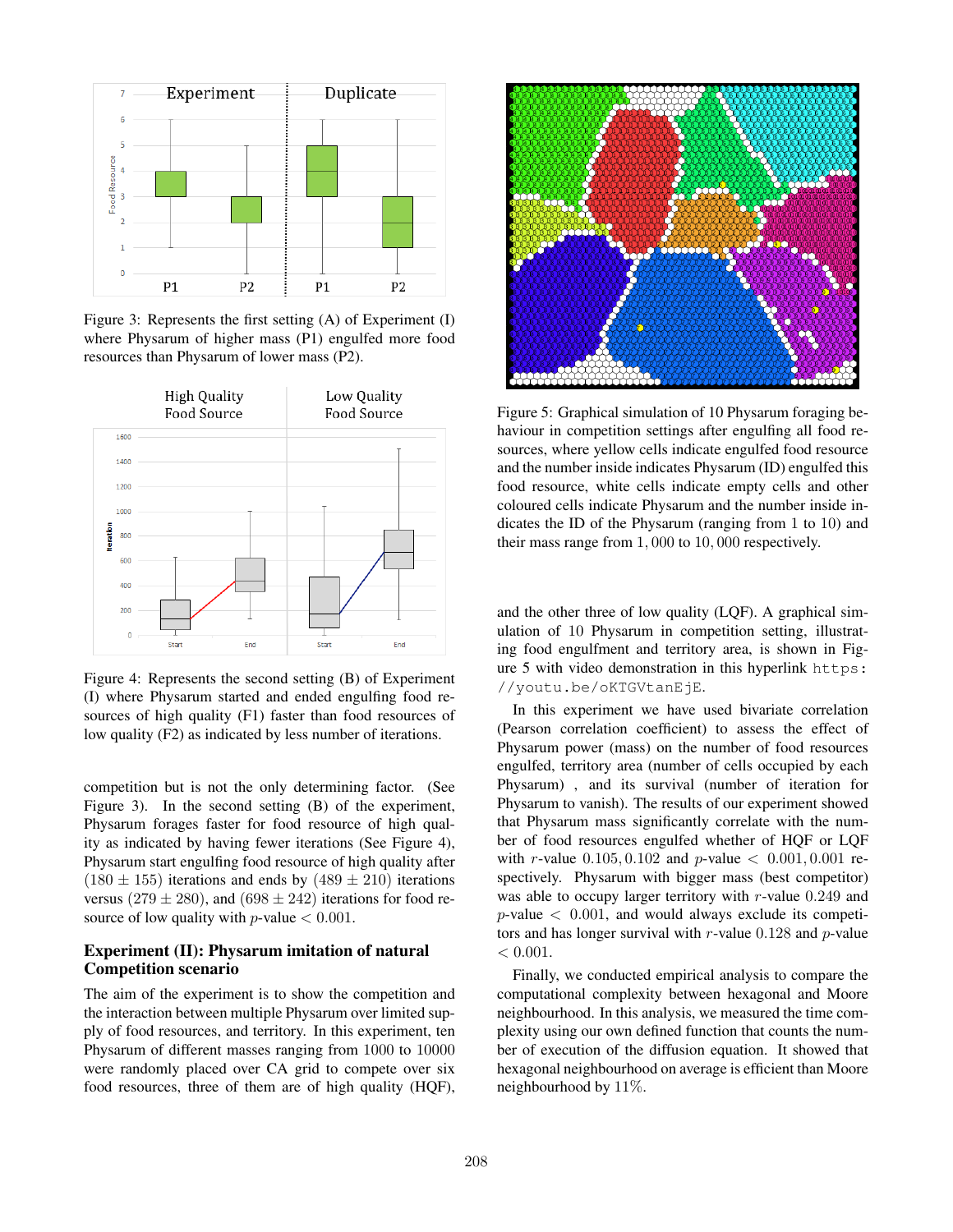# Conclusions & Future Work

In this study, we presented complex patterns observed in Physarum polycephalum generated in competition settings. This model is based on Cellular Automata and Reaction-Diffusion system, where the growth of Physarum is the resultant of chemo attraction towards food resources and repulsion forces between competing Physarum. The existing models are based on imitating single Physarum foraging behaviour and it did not address the skills of individual Physarum in competition settings. To the best of our knowledge, this is the first time Physarum will have been simulated in a hexagonal grid, which is more applicable to Physarum natural diffusion in a circular pattern to equidistant cell neighbours.

Experimental results clearly showed that our model was able to simulate Physarum complex competition behaviours, where multiple Physarum compare information on reward (food resources' mass and quality), and negative effects of competing neighbours according to their hunger motivation in order to make correct and adaptive decisions. Physarum with higher mass (best competitor) succeeded in engulfing a larger number of food resources, and was able to occupy larger area of the grid (territory). Also According to the competitive exclusion principle, Physarum less suited (lower mass) to compete for resources will die earlier than strong competitors as measured by number of iterations, which is an important hypothesis in natural selection.

Our model has been proved to be useful in solving multiple origin-destination network optimization problems as in mobile wireless sensor networks (Awad et al., 2019a, 2018), and discrete multi objective optimization problems (Awad et al., 2019b). This new model will be feasible for biologists to carry out wet-lab experiments for model validation and increasing our understanding of the possible heuristics that Physarum use in complex foraging decisions in competition settings.

#### Acknowledgement

Abubakr Awad research is supported by Elphinstone PhD Scholarship (University of Aberdeen). Wei Pang, George Coghill, and David Lusseau are supported by the Royal Society International Exchange program (Grant Ref IE160806).

#### References

- Adamatzky, A. (2010). *Physarum Machines: Computers from Slime Mould*. World Scientific.
- Awad, A., Pang, W., and Coghill, G. (2018). *Physarum inspired model for mobile sensor nodes deployment in the presence of obstacles*, volume 200 of *Lecture Notes of the Institute for Computer Sciences, Social-Informatics and Telecommunications Engineering, LNICST*.
- Awad, A., Pang, W., and Coghill, G. M. (2019a). *Physarum inspired connectivity and restoration for wireless sensor and*

*actor networks*, volume 840 of *Advances in Intelligent Systems and Computing*.

- Awad, A., Usman, M., Lusseau, D., Coghill, G. M., and Pang, W. (2019b). A physarum-inspired competition algorithm for solving discrete multi-objective optimization problems. In *Genetic and Evolutionary Computation Conference Companion (GECCO 19 Companion)*, GECCO '19, New York, NY, USA. ACM.
- Bernal, E., Castillo, O., Soria, J., and Valdez, F. (2017). Imperialist competitive algorithm with dynamic parameter adaptation using fuzzy logic applied to the optimization of mathematical functions. *Algorithms*, 10(1).
- Cavender, J. (1995). Myxomycetes: A handbook of slime molds. *Bioscience*, 45(11):795–797.
- Chopard, B. and Droz, M. (1991). Cellular automata model for the diffusion equation. *Journal of Statistical Physics*, 64(3- 4):859–892.
- Dorigo, M., Maniezzo, V., and Colorni, A. (1996). Ant system: optimization by a colony of cooperating agents. *IEEE Transactions on Systems, Man, and Cybernetics, Part B (Cybernetics)*, 26(1):29–41.
- Eberhart, R. and Kennedy, J. (1995). A new optimizer using particle swarm theory. In *Micro Machine and Human Science, 1995. MHS'95., Proceedings of the Sixth International Symposium on*, pages 39–43. IEEE.
- Feynman, R. P. (1982). Simulating physics with computers. *International Journal of Theoretical Physics*, 21(6-7):467–488.
- Gunji, Y. P., Shirakawa, T., Niizato, T., and Haruna, T. (2008). Minimal model of a cell connecting amoebic motion and adaptive transport networks. *Journal of theoretical biology*, 253(4):659–667.
- Hardin, G. (1960). The competitive exclusion principle. *Science*, 131(3409):1292–1297.
- Jones, J. (2011). Influences on the formation and evolution of physarum polycephalum inspired emergent transport networks. *Natural Computing*, 10(4):1345–1369.
- Jones, J., Mayne, R., and Adamatzky, A. (2017). Representation of shape mediated by environmental stimuli in physarum polycephalum and a multi-agent model. *International Journal of Parallel, Emergent and Distributed Systems*, 32(2):166–184.
- Karaboga, D. and Basturk, B. (2007). A powerful and efficient algorithm for numerical function optimization: Artificial bee colony (abc) algorithm. *Journal of Global Optimization*, 39(3):459–471.
- Kim, D. H., Abraham, A., and Cho, J. H. (2007). A hybrid genetic algorithm and bacterial foraging approach for global optimization. *Information Sciences*, 177(18):3918–3937.
- Kondo, S. and Miura, T. (2010). Reaction-diffusion model as a framework for understanding biological pattern formation. *Science*, 329(5999):1616–1620.
- Latty, T. and Beekman, M. (2011). Speed-accuracy trade-offs during foraging decisions in the acellular slime mould physarum polycephalum. *Proceedings of the Royal Society B: Biological Sciences*, 278(1705):539–545.